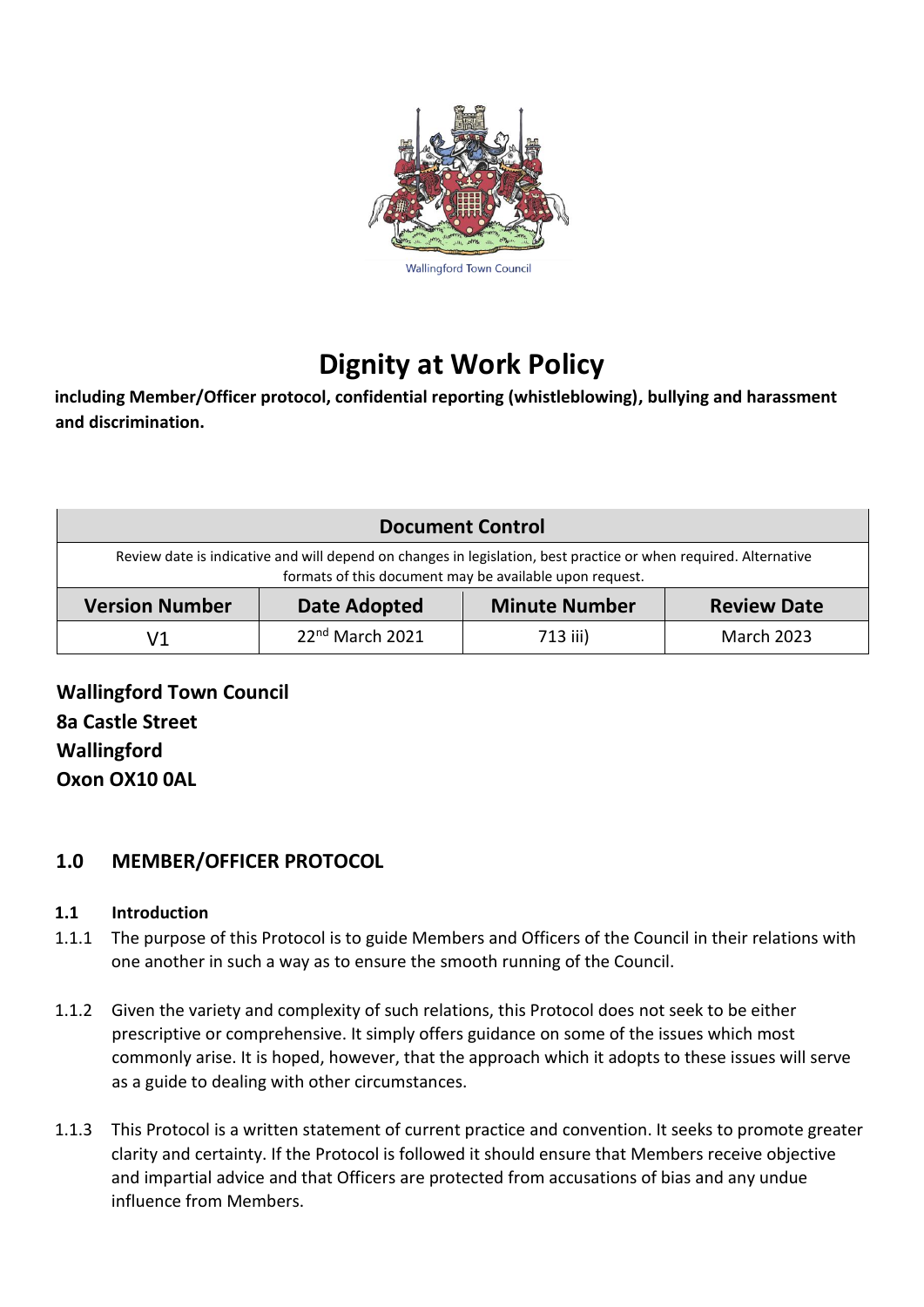- 1.1.4 Members and Officers must observe this protocol and respect the roles and duties of each other.
- 1.1.5 The protocol seeks to maintain and enhance the integrity (real and perceived) of local government which demands very high standards of personal conduct.
- 1.1.6 It is important that mutual respect is shown between Members and Officers in any dealings, that reasonable standards of courtesy are observed, and that neither party should seek to take unfair advantage of their position.
- 1.1.7 Whilst Members and Officers are indispensable to one another, their responsibilities are distinct. Members are accountable to the electorate and serve only as long as their term of office lasts. Officers are accountable to the Council as a whole. Their job is to give advice to Members (individually and collectively) and to carry out the Council's work under the direction of the Council.
- 1.1.8 The Council has adopted formal codes of conduct for Members. They are intended to offer guidance to Members on the proper conduct of their role. Such is the importance of maintaining the integrity of the Council that penalties may be imposed for breaches of the code – censure, suspension or disqualification in the case of Members, disciplinary action in the case of Officers.

#### **1.2 Roles of Members**

- 1.2.1 Members have a number of roles. Collectively, they are the ultimate policymakers. They are the elected by the people of the Town, represent the interests of their wards and of individual constituents and act as advocates for their communities.
- 1.2.2 All Members may have roles as members of Committees, Sub-Committees and Working Parties of the Council.
- 1.2.3 The Council's Committees and Sub-Committees have delegated responsibilities and may determine matters within their terms of reference. Implementation of decisions is the responsibility of Officers.
- 1.2.4 Members are not authorised to instruct Officers other than through the formal decision-making process. Overall management of staff is a matter for the Clerk and not of Members.
- 1.2.5 Members are not authorised to initiate or certify financial transactions or enter into contracts on behalf of the Council.
- 1.2.6 Under the Members' Code of Conduct Members have a duty to promote equality by not discriminating unlawfully against any person, and an obligation to treat others with respect.
- 1.2.7 Furthermore, Members in their capacity as Councillors or in any other capacity must not bring the Council or their position as Members into disrepute and they must not use their position improperly to gain an advantage or disadvantage for themselves or any other person.

#### **1.3 Roles of Officers**

1.3.1 Officers are responsible for giving advice to Members to enable them to fulfil their roles.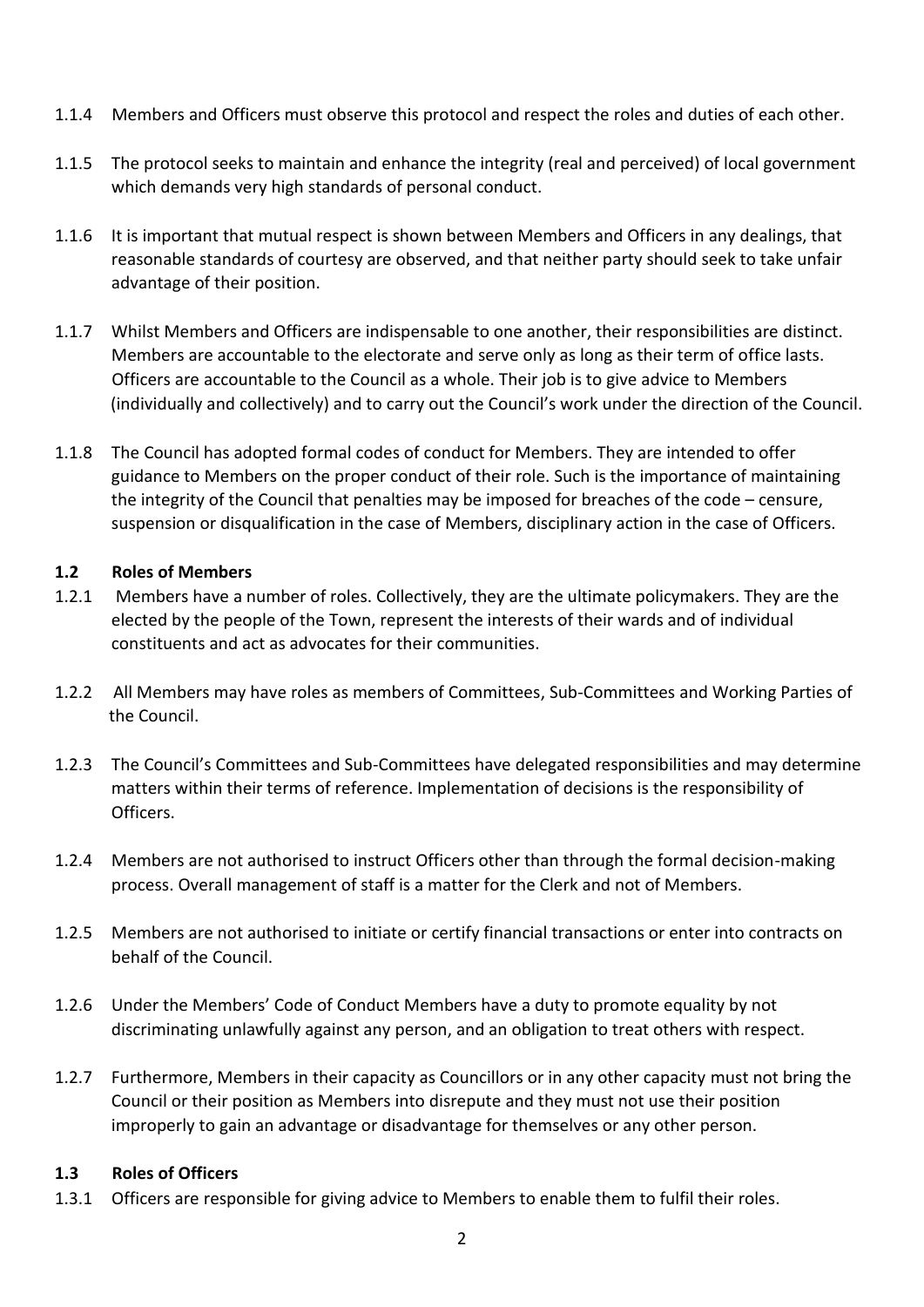- 1.3.2 Under the direction and control of the Council, Officers manage and provide the Council's services within the framework of responsibilities delegated to them, which include the effective management of employees and operational issues.
- 1.3.3 Officers have a duty to implement decisions of the Council, its Committees and Sub-Committees, which are lawful and have been properly approved and documented in accordance the requirements of statute and of the Council's Standing Orders.

#### **1.4 Relationship Between Members and Officers**

- 1.4.1 There are two key elements: mutual respect and recognition of each other's roles and responsibilities.
- 1.4.2 It is important that Members and Officers conduct their Council business in a proper and professional way calculated to inspire public confidence and trust. Personal, family or business connections may compromise or may be regarded as influencing that objective. Relationships giving rise to interests must be declared in the usual manner and managed in accordance with the Members' Code of Conduct.
- 1.4.3 Members and Officers should avoid improper conduct.
- 1.4.4 Officers serve the Council as a whole. The Clerk has a duty to implement the properly authorised decisions of the Council and its Committees and Sub-Committees.
- 1.4.5 Other Officers work to the instructions of the Clerk, not individual Members. It follows that, whilst such Officers will always seek to assist a Member, they must not be asked to exceed the bounds of authority they have been given by the Clerk. Members should approach the Clerk in the first instance with respect to controversial or corporate issues.
- 1.4.6 Officers should not have unreasonable requests placed on them through the Council or its Committees. Work priorities are set and managed by the Clerk. Members must not disrupt Officers' work by imposing their own priorities on Officers.
- 1.4.7 Officers have a contractual and legal duty to be impartial in their working relationships with Members. Members must not do anything which compromises or is likely to compromise the impartiality of Officers.
- 1.4.8 When reaching decisions, Members have a duty under the Code of Conduct to have regard to any relevant advice of the Clerk.
- 1.4.9 Where an Officer feels that he or she has not been properly treated with respect and courtesy by a Member, he or she should raise the matter with the Clerk, especially if he or she does not feel able to discuss it directly with the Member concerned. In these circumstances the Clerk will take appropriate action either by approaching the individual Member and/or the Chairman of the Council or by referring the matter to the Monitoring Officer.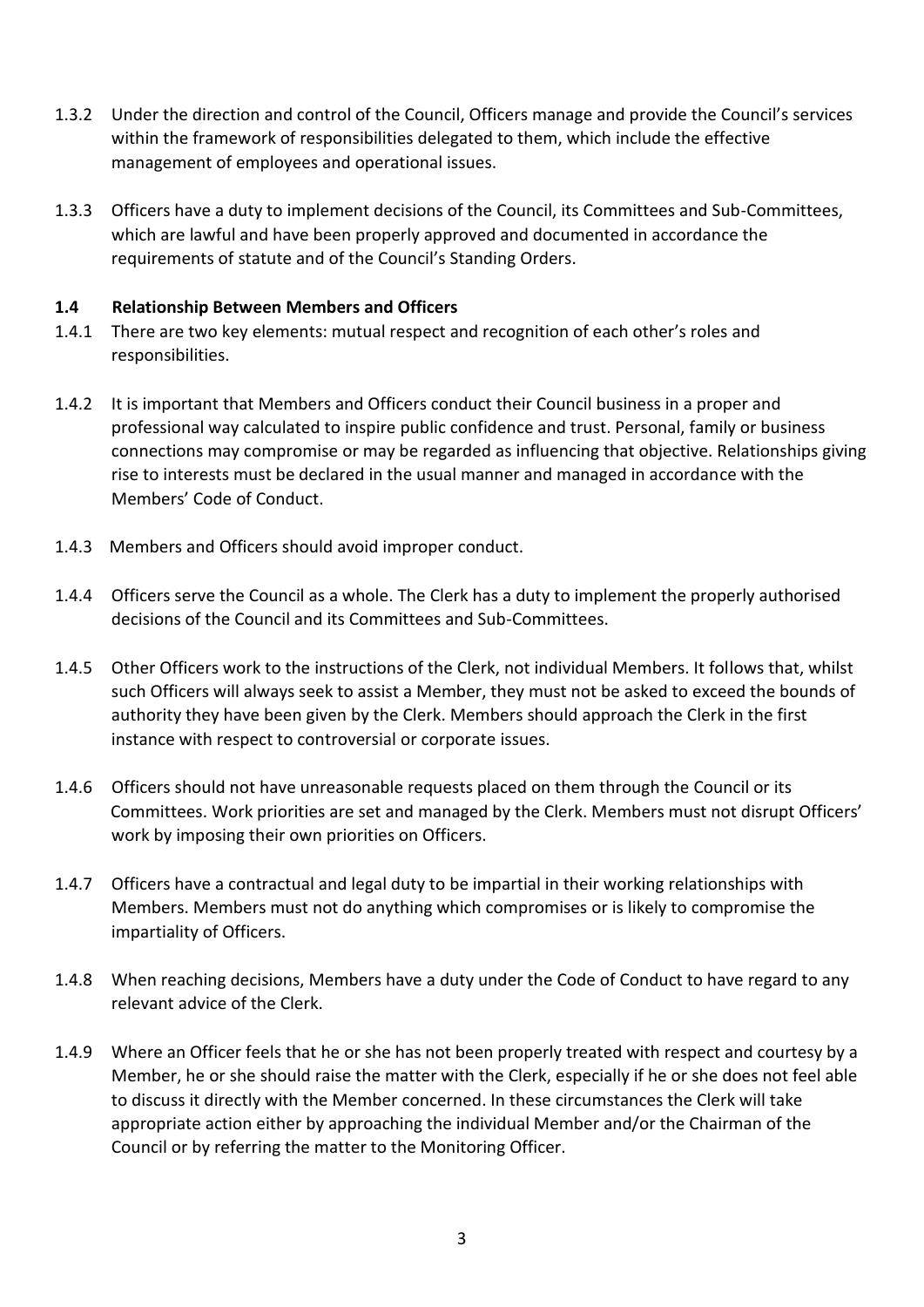1.4.10 During formal meetings of the Council and other bodies when the Press and/or the public are present, members should be addressed, in the case of the Chairman as "Chairman" or, in the case of other Members by name, e.g., "Councillor John Smith". Officers should be addressed either by their title, e.g., "the Clerk", or by name, e.g. "Mr John Smith".

# **1.5 Chairmen and Members of Committees and Officers**

- 1.5.1 Members of a Committee or Sub-Committee will take decisions within the remit of the relevant Committee or Sub-Committee and will not otherwise instruct staff to act.
- 1.5.2 At some Committee or Sub-Committee meetings, a resolution may be passed which authorises the Clerk to take action between meetings in consultation with the Chairman. In these circumstances, it is the Officer, not the Chairman, who takes the action and is responsible for it.

# **2.0 CONFIDENTIAL REPORTING (WHISTLEBLOWING)**

# **2.1 Introduction**

- 2.1.1 Wallingford Town Council is committed to the highest standards of openness and expects employees to come forward and voice concerns where applicable. This policy covers major concerns that fall outside the scope of other policies and procedures. It applies to concerns relating to other staff members and/or Councillors. Concerns relating to Councillors may be better dealt with under the provisions of the Code of Conduct.
- 2.1.2 All concerns raised will be treated in the strictest confidence and the identity of the staff member will not be revealed without prior agreement. Staff members will not be penalised, disciplined, or shown other unfavourable treatment for raising a legitimate non-malicious concern under this policy.
- 2.1.3 This policy is informed by the *Public Interest Disclosure Act 1998* and the *Employment Rights Act 1996* which provide specific rights for employees who disclose information about alleged wrongdoings in certain specific circumstances.

#### **2.2 Purpose of Policy**

- 2.2.1 This policy aims to:
	- a) encourage staff members to feel confident to make a disclosure of concerns;
	- b) provide appropriate avenues for these concerns to be raised by staff members;
	- c) reassure staff members that they will be protected from being penalised or suffering detriment for making a disclosure.

#### **2.3 Concerns Covered by This Policy**

- 2.3.1 This policy covers any serious concerns about any aspect of service provision or the conduct of officers or members of the Council or others acting on behalf of the Council.
- 2.3.2 Concerns that fall within this policy include, but are not limited to;
	- a) where a criminal offence has been committed, is being committed or is likely to be committed;
	- b) where a person has failed, is failing or is likely to fail to comply with any legal obligations; and
	- c) health and safety risks, including risks to the public where misleading or incorrect information is knowingly provided to the Council as part of its decision-making process.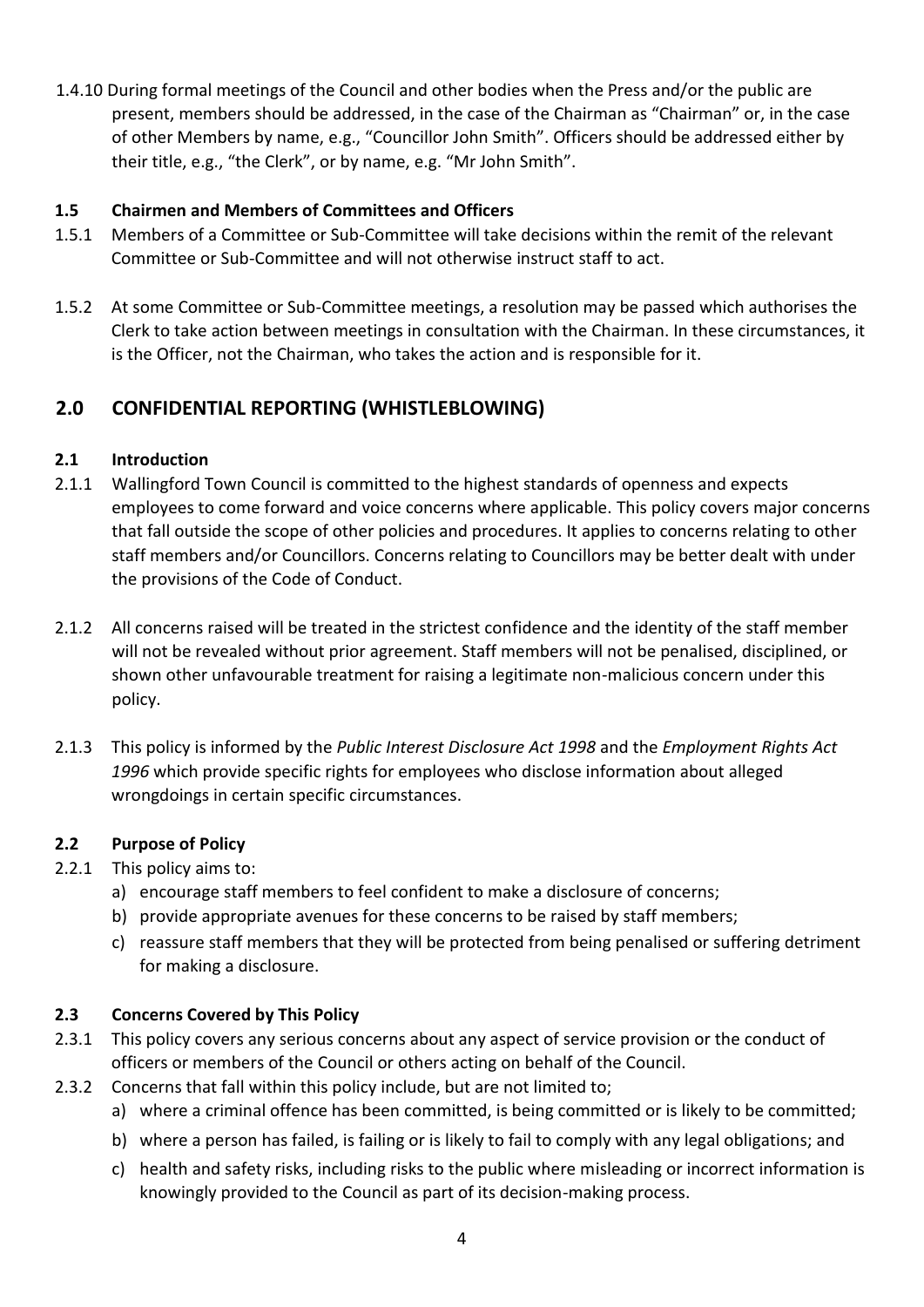2.3.3 It is important that this confidential reporting policy is not used by staff members to raise concerns over their employment conditions, as the Employee Grievance and Disciplinary Procedures is intended to address these issues. This policy is also not to be used by staff members as a mechanism for challenging decisions, practices and policies with which staff members disagree.

# **2.4 How to Raise a Concern**

- 2.4.1 The Council has a policies which may be a better mechanism for raising concerns, dependant on the nature of the concern. Before raising a concern under this policy, staff members should refer to:
	- a) Complaints Procedure
	- b) Employee Grievance and Disciplinary Procedures
	- c) Code of Conduct
- 2.4.2 If this is the most suitable mechanism for reporting, concerns should be raised, either orally or in writing, to the line manager. The most senior employee should raise any concern with the Council Chairman, or Vice-Chairman if the concern relates to the Chairman.
- 2.4.3 The concern should detail as much background information and history as possible, including dates, times and the nature of the concern. While the staff member is not expected to prove beyond doubt the allegation, they are expected to be able to demonstrate that the disclosure is being made in good faith and with no malicious intent.

#### **2.5 How the Council will respond**

- 2.5.1 The Council will investigate any concern raised under this policy. The nature of any investigation will be determined at the discretion of the individual to whom the concern was reported and may include referral to an alternate source such as an auditor. A decision may be made to use one of the alternate Council policies to follow through the investigation.
- 2.5.2 The identity of the staff member raising the concern will be kept confidential throughout, unless agreed by the staff member.
- 2.5.3 The individual will be informed of how the Council intends to pursue the concern, or if the Council has decided the concern is unfounded.
- 2.5.4 Should it become necessary during any investigation to meet with the staff member raising the concern, every effort will be made to arrange this at a time and location to protect the identity of the staff member.
- 2.5.5 The Council will take steps to minimise any difficulties which a staff member may experience as a result of raising, or being suspected of raising a concern, and if a staff member is required to give evidence at any criminal or disciplinary hearing the Council will offer support.

#### **2.6 Malicious Allegations**

- 2.6.1 The Council is committed to the highest standards of openness and expects employees to come forward and voice concerns where applicable.
- 2.6.2 However, the Council will not tolerate deliberately misleading, malicious, or substantially untrue allegations made by any staff member under the guidance of this policy.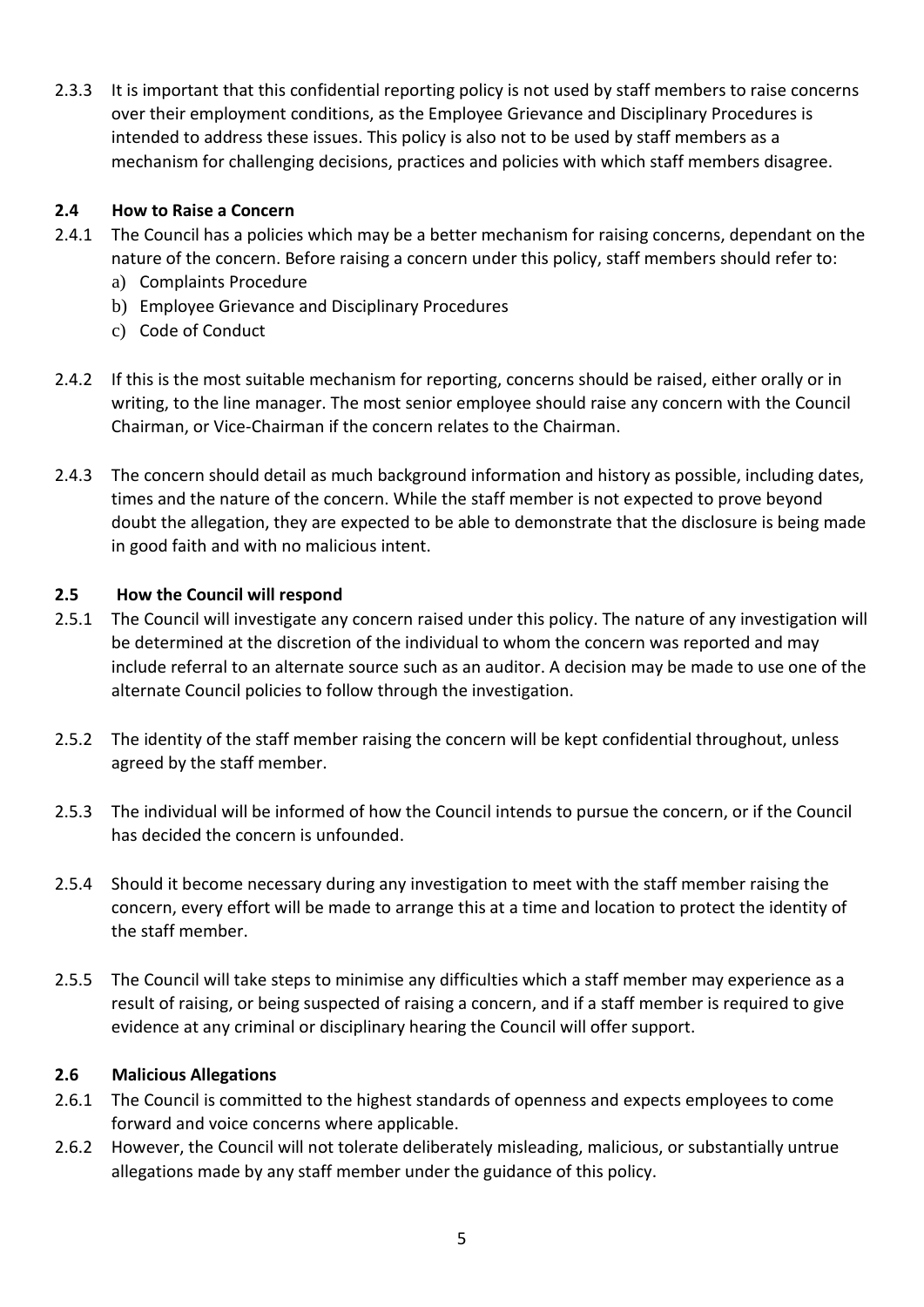2.6.3 Any staff member found to have made a deliberately misleading, malicious, or substantially untrue allegation will be subject to the Council's disciplinary policy.

# **3.0 BULLYING AND HARASSMENT AT WORK**

#### **3.1 Introduction**

- 3.1.1 Wallingford Town Council considers bullying and harassment unacceptable and will take all necessary steps to eliminate such behaviour. The Council has a legal duty to ensure that employees are not exposed to any unnecessary risks associated with this behaviour.
- 3.1.2 Following changes to the Sex Discrimination Act in April 2008, the Council is duty bound to protect its employees from sexual harassment from customers and members of the public. Employees will be entitled to claim damages if the Council fails to take reasonable steps to protect them after being made aware of any incidents.
- 3.1.3 The Council has a duty of care towards all employees and liability under common law arising out of the Employment Rights Act 1996 and the Health and Safety at Work Act 1974.

# **3.2. Procedures**

- 3.2.1 Employees may experience bullying and harassment by members of the public. This behaviour can be either:
	- a) Verbal
		- i. Via the telephone;
		- ii. Face to face with the member(s) of the public;
		- iii. Written correspondence;
		- iv. Via email or cyberstalking;
		- v. Includes psychological/emotional abuse.
	- b) Physical
		- i. Assaults or violence, or the threat of assault or violence towards the staff member;
		- ii. Damage to the staff members property;
		- iii. Inappropriate sexual behaviour.
- 3.2.2 In the first instance, all incidents must be reported to the employee's line manager. In the case of the most senior employee, all incidents must be reported to the Chair of the Council. A comprehensive note of the incident must be made. Details should include:
	- a) date;
	- b) time;
	- c) type of incident;
	- d) details of incident.
	- e) if known, the name and address of the member of the public involved, and the names and addresses of any witnesses to the incident.
- 3.2.3 If the incident relates to correspondence received, either written or electronic, the correspondence should be retained as evidence and no response should be made.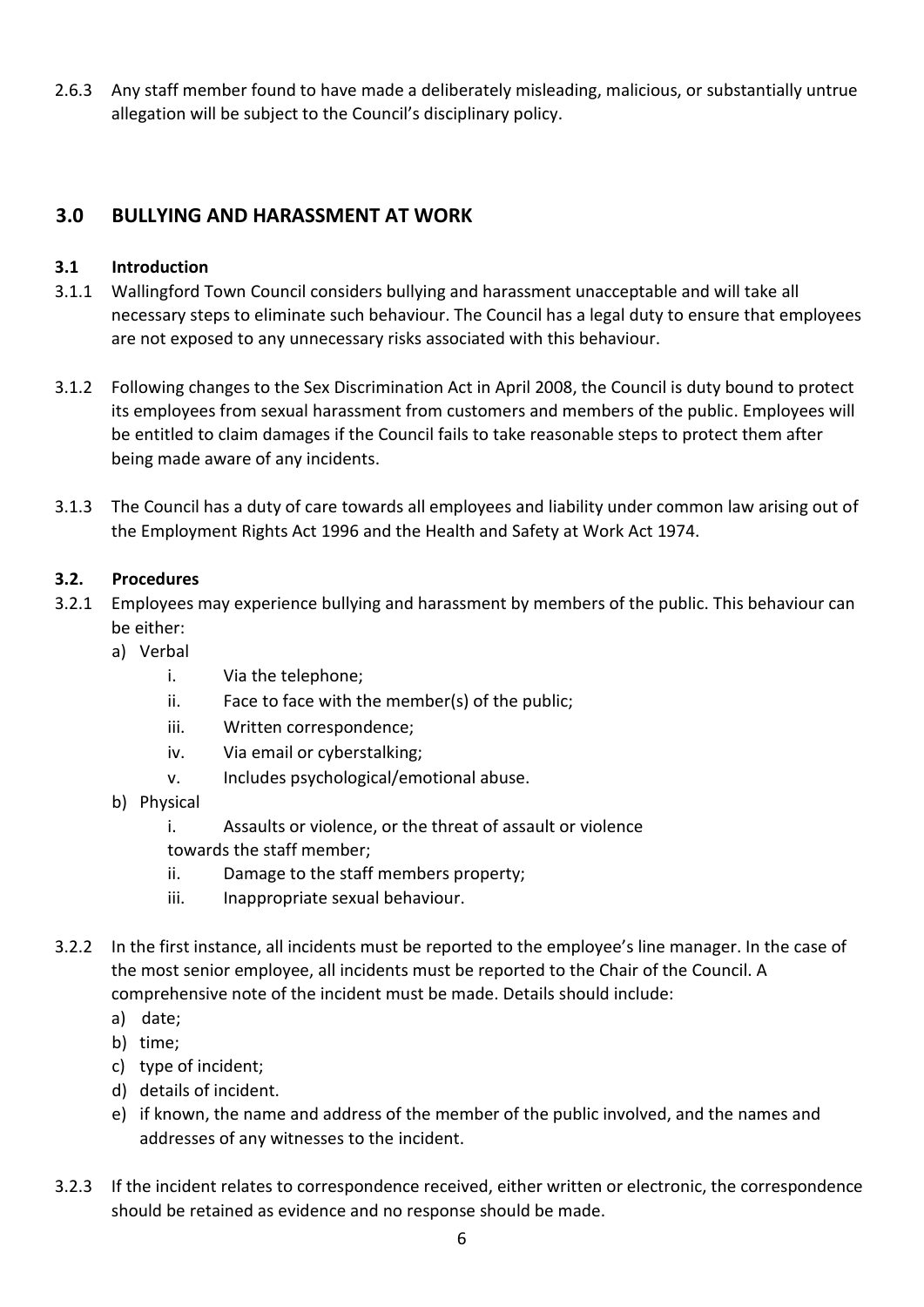- 3.2.4 If the incident relates to a telephone call which is recorded, or where a message has been left on an answering service, the message should be retained as evidence and no response should be made.
- 3.2.5 Upon receipt of a reported incident, the line manager or Chair of the Council must determine if the incident is severe enough to report to the police. In the case of physical assaults or violence, all incidents will be reported to the police.

# **3.3 Sanctions**

- 3.3.1 If the line manager or Chair of the Council considers an incident serious enough to report to the police, the Council will take advice from the police with regard to any appropriate sanction.
- 3.3.2 If the line manager or Chair of the Council does not consider an incident serious enough to report to the police, they may decide to attempt to resolve the problem directly with the member of the public, with the aim to receive an apology and guarantee of no future repeat of the behaviour which gave rise to the incident.
- 3.3.3 If it is proposed that a member of the public has bullied a staff member, the Council reserves the right to impose sanctions against that member of the public, including:
	- a) Blocking the member of the public's email address and accepting no further emails;
	- b) Reporting emails to the member of the public's Internet Service Provider (ISP);
	- c) Banning the member of the public from the Council offices or other Council owned buildings.

# **3.4 Incidents Involving Councillors**

3.4.1 Wallingford Town Council considers bullying and harassment of employees by Councillors equally unacceptable. Incidents of this nature are set out under the Code of Conduct.

#### **4. 0 Discrimination of staff and/or councillors (The equality Act 2010)**

To discriminate against someone means to treat them less favourably, to harass or victimise them or to subject them to a provision, criterion or practice which puts them at a disadvantage. It is unlawful to discriminate against an individual on the grounds of the following,

- protected characteristics' (as defined in the Act):
- Age
- Disability
- Gender reassignment
- Pregnancy and maternity
- Race
- Religion or belief
- Sex
- Sexual orientation
- Marriage and civil partnership
- EMPLOYEES All employees whether full-time, part-time, fixed term contract, agency workers or temporary staff, will be treated fairly and equally.